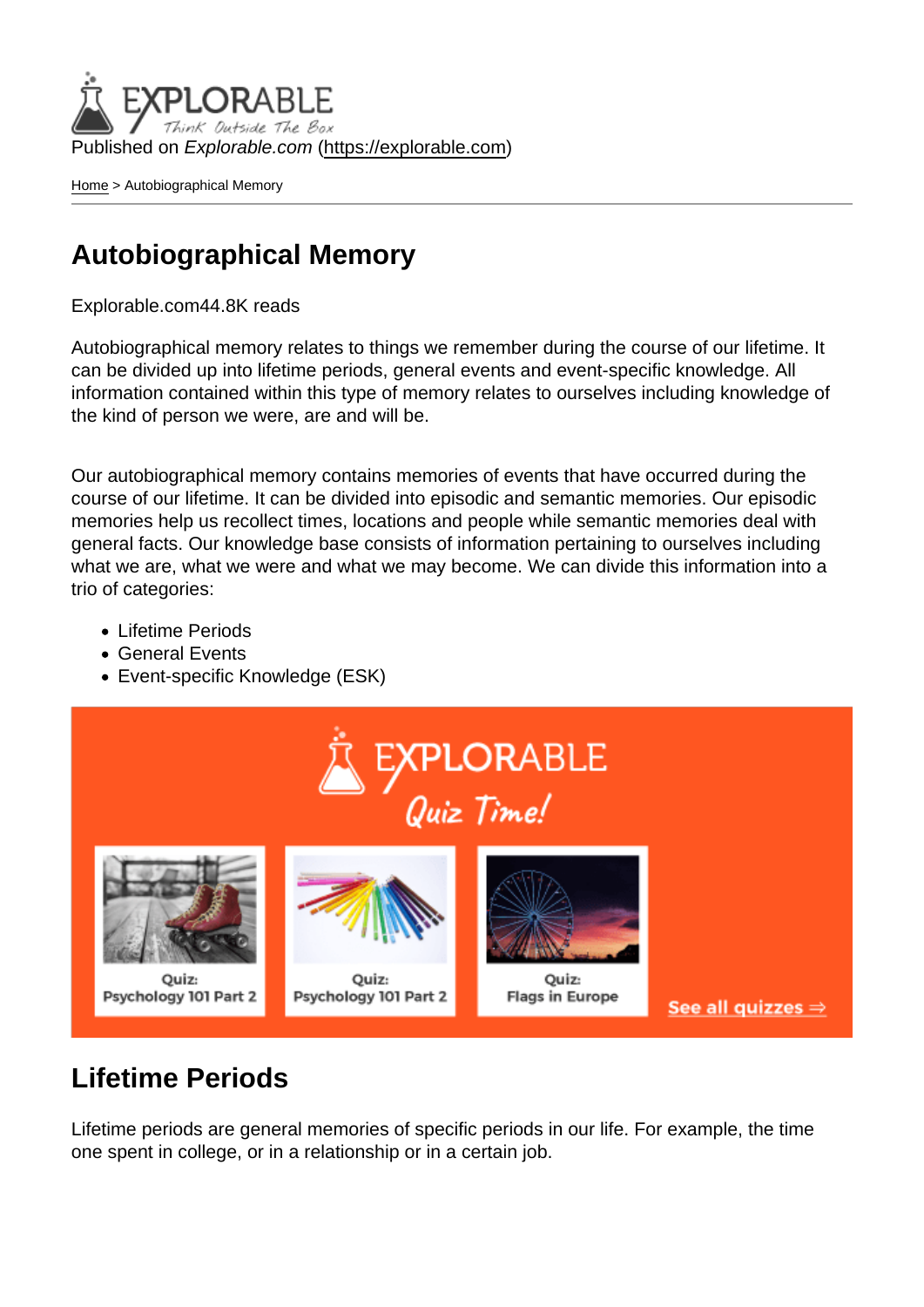Memories of these periods are usually very clear at the start and end of the timeframe but the rest of the period is hazy. Knowledge of general events that occurred in that time are also remembered.

# General Events

Despite the name, general events are normally more focused than lifetime periods. Often, when one memory of an event is recalled it triggers memories of related events.

Normally, a person's achievements or lack thereof are the central theme. This in turn imbues an individual with a greater sense of self as these are memories of how good or bad he/she is at doing something.

# Event-Specific Knowledge (ESK)

ESK memories revolve around specific events with vivid reminders of what occurred. Initially, ESK memories have a high level of detail but this quickly fades with specific memories standing out. There are certain events that will withstand memory decay which are:

- Originating Events: The starting point of a major event
- Turning Points: When a specific plan was altered
- Anchoring Events: Situations that strengthened an individual's beliefs or goals
- Analogous Events: Something that happened in the past that dictates future behavior

ESK memories are made up of sensory-perceptual features which are extremely important in distinguishing memories of real occurrences from recollections of things that never happened. Memories that contain a high level of ESK are likely to be real. ESK memories are not organized in the same way as lifetime periods or general events. These are the type of memories that are spontaneous and can seemingly appear from nowhere.

### Four Types

[Autobiographical memory](http://bps-research-digest.blogspot.com/2011/01/how-is-autobiographical-memory-divided) [1] types can be divided into four distinct categories:

- Biographical or Personal: Our autobiographical memories contain information of a biographical nature such as knowledge of who we are, our birth place and names of our parents.
- Reconstructions vs. Copies: Copies are memories with large levels of sensoryperceptual and visual detail. Reconstructions contain new interpretations or information learned later on.